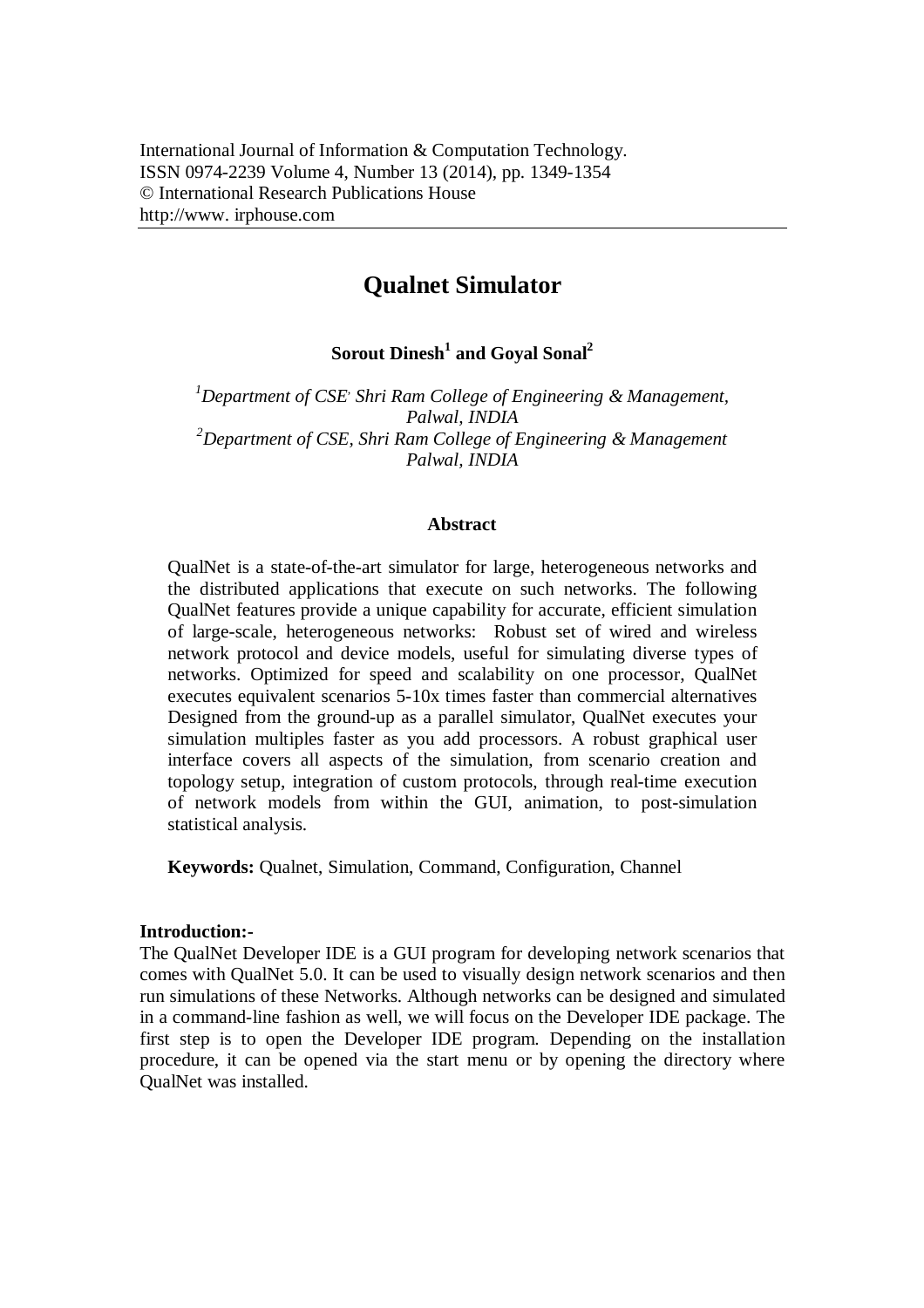# **Command-Line Execution and File-Based Specification**

For those users who prefer to execute simulations from the command-line, this chapter describes the syntax and files for configuring a simulation outside of the Graphical User Interface (GUI).

QualNet requires a single parameter, which is the name of the experiment.config file which sets up the experiment, or network scenario, that you wish to run. An included sample of this file is called the **default.config** file. The **default.config** file sometimes references support configuration files (**default.app**, for example, configures the ftp, telnet, CBR, or other application-level models in a QualNet simulation). We call these files, generally, **QualNet Configuration Files**, **config files**, or **default.config files** The naming convention we have employed uses the prefix ("default" in this case) to refer to the name of the experiment, and the suffix (.config, .app, .ber) to indicate the type of file. **default.config** doesn't have to be named **default.config**. It could be named my-scenario-Feb10.config, for example. The same freedom applies to **default.app**, and so on.

## **Directory Structure of QualNet**

The QualNet source tree appears under the directory you chose during QualNet installation. The main subdirectories and a brief description of their contents and purpose are listed below:

**/application** code for the application layer protocols and traffic generators

**/bin** executable and configuration or input/output files

**/data** supplementary data files for experiments and utility programs

**/doc** the documentation

**/gui** the Visual Environment Toolset

**/include** common include files

**/mac** the code for the MAC layer protocols

**/main** the basic framework design

**/mobility** the code for the mobility models

**/network** the code for the network layer protocols and routing protocols

**/phy** the code for the physical layer models

**/transport** the code for the transport layer protocols (TCP/UDP, RSVP, etc)

**/verification** Sample files and outputs to verify protocol correctness

## **Command-Line Compilation and Execution**

If you are running QualNet for the first time, or if you have created or modified protocol models in QualNet, and placed their source code in the relevant directories, you will need to compile QualNet from the main/ subdirectory to include them. Change to the main/ subdirectory using "cd", and then:

# **Windows NT®/2000®: run "make" from the command-line Solaris™/Linux: run "make" from the command-line.**

To run the simulation you should change directory to the bin/ subdirectory. The executable produced by the previous step is called "qualnet" (Solaris™/Linux) or "qualnet.exe" (Windows®). This executables takes one required command line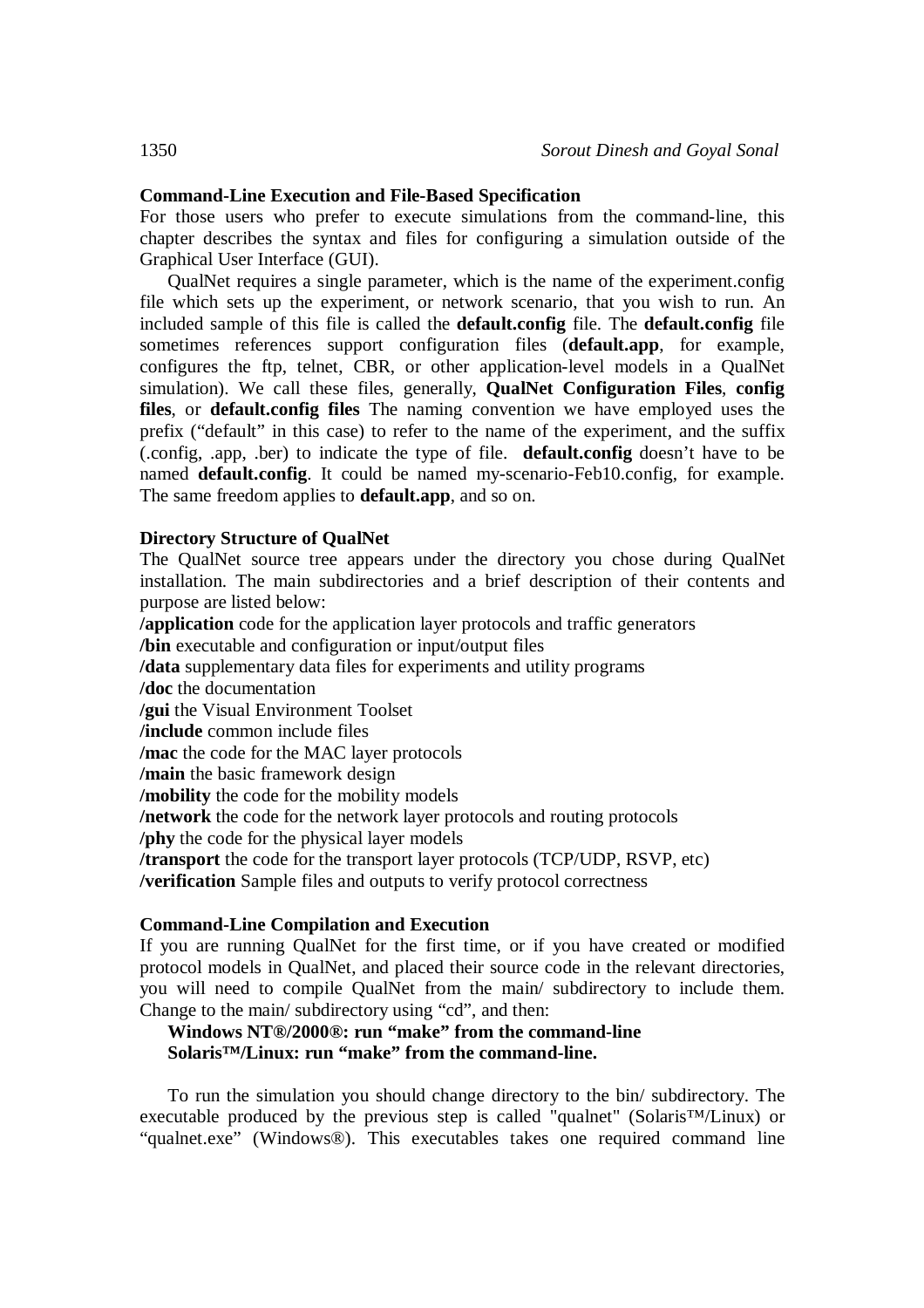#### *Qualnet Simulator* 1351

parameter, which is the filename of the relevant Scenario Input File. Scenario Input Files describe the network being modeled, the length of time to simulate this network, and all other scenario specific parameters, and are described in Section 2.3. This executable also takes a second, optional, command line parameter as a single word name for the experiment that this simulation execution represents. This parameter overrides the "**EXPERIMENT-NAME"** configuration parameter if it also appears in the Scenario Input File, and serves the same purpose. Type "qualnet **default.config**" from a command prompt within the **bin/** subdirectory to run the program with the sample scenario file. A file called "default.stat" will be produced at the end of the simulation, and contains all the statistics generated by the current experiment. You can use a text editor to make modifications to the **default.config** file to vary the parameters for running the simulation.

### **Scenario Input File Syntax**

This section explains the syntax for specifying network scenarios in the Scenario Input File. It also covers the network-specific and node-specific parameterization syntax that allows users to select different options for different device models, in order to specify the heterogeneous elements such as hosts, routers, and radios that make up the network you are modeling.

### **Configuration File Converter**

The set of recognized and/or required parameters, as described in the remainder of this section and the following chapter, can change with newer releases of QualNet. In order to allow users to easily update their configuration files to operate with the updated releases of QualNet, we have provided a tool for converting old configuration files into the most recent format. This section describes the usage of this tool. The tool is executed from the command line as follows.

The converter takes as parameters the name of the configuration file to be converted, and a name for the resulting file. The two names can be the same. The converter also has two optional parameters. The "-c" flag tells the converter to print all the descriptive comments included in the default configuration file to the new file. This is the default behaviour. The "-nc" flag disables the comments, printing only the active variables. The converted file orders its variables according to the standard format, and will print all the qualified versions of a variable consecutively. For example, assume the user's file contains the following.

LINK N2-1.0 {1, 2} [N2-1.0] LINK-BANDWIDTH 1000000 LINK N2-2.0 {2, 3} [N2-2.0] LINK-BANDWIDTH 1000000 LINK N2-3.0 {3, 4} [N2-3.0] LINK-BANDWIDTH 1000000 The converter will print these as follows: LINK N2-1.0 {1, 2} LINK N2-2.0 {2, 3} LINK N2-3.0 {3, 4}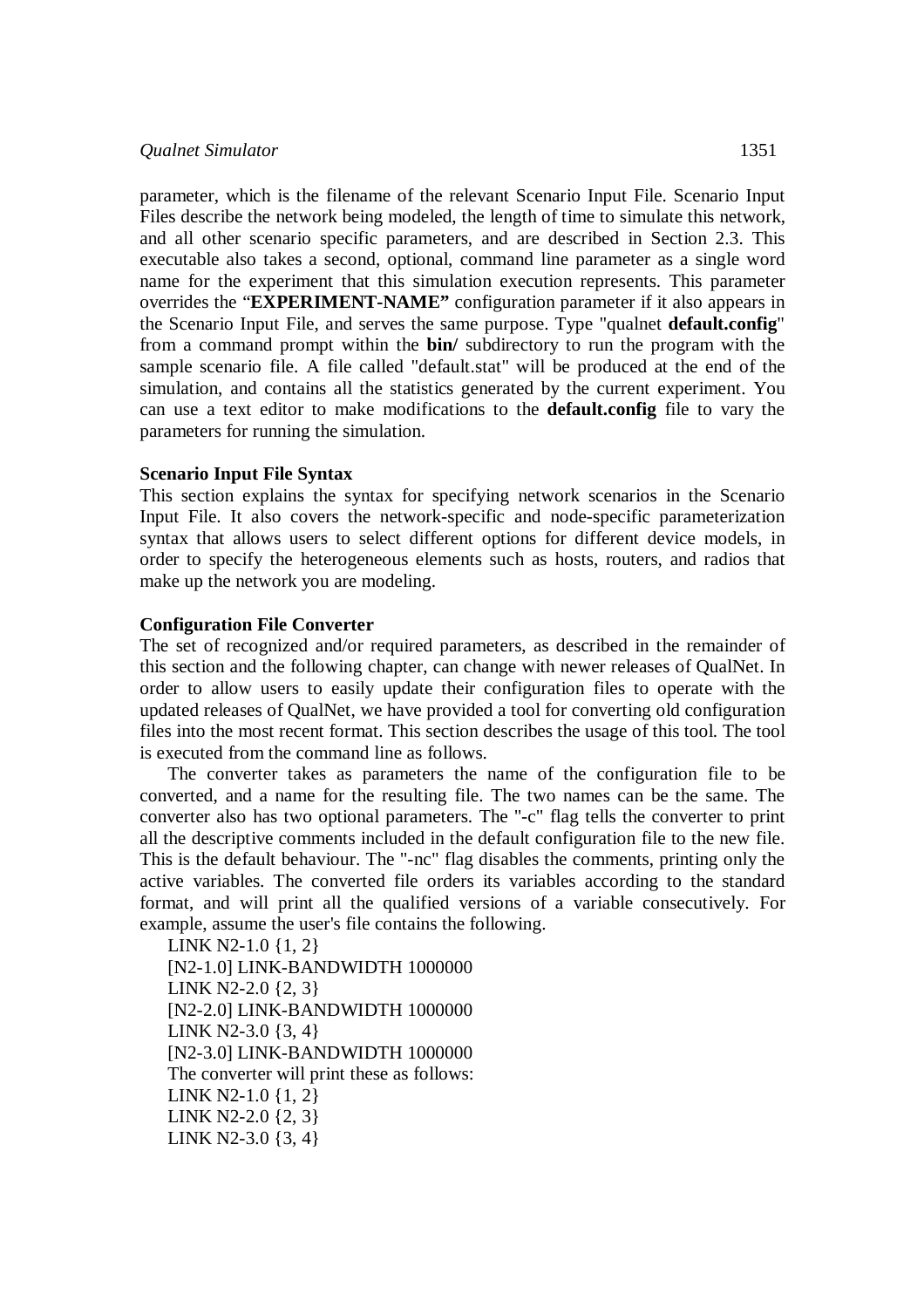# [N2-1.0] LINK-BANDWIDTH 1000000 [N2-2.0] LINK-BANDWIDTH 1000000 [N2-3.0] LINK-BANDWIDTH 1000000

Note that this conversion utility only updates the variables in the main configuration file. It does not update the format of any auxiliary files, such as the application configuration file, or BGP.

# **Simulation Statistics**

#### **Statistics File**

If you click on the **Statistics File** button at the bottom of the window, you will see large amount of per node simulation data. Among the collected statistics we see, - The packets generated by the source nodes and received by the destination nodes are listed as unicast packets. In a connection not all the generated packets may be successfully delivered to the destination. A packet will be discarded by the source as a result of reaching the number of retransmissions' limit. Transmissions may not be successful because of destination node not sending a CTS packet or as a result of the bit errors in the received packet. We note that the bit errors will depend on the distance between source and destination nodes, fading and shadowing. The strength of the received signal which will decrease as the distance between the Source and destination nodes increases. As a result of packet discarding, the throughput of the Source and destination nodes in a connection may not be same.

If the distance between two nodes is higher than the node's transmission range, then, these Nodes are not aware of each other. They cannot communicate with each other and they will not know each other's IP addresses. Therefore, if two such nodes will exchange data traffic with each Other, the packets will be generated by the Application layer of the source node but they will not be passed to the transport and then to the network layers because the IP address of the destination Node is unknown.

In addition to unicast traffic packets, as may be seen there are other packets being transmitted in the network, RTS, CTS, ACK and Broadcasting packets for routing. For each successfully received unicast packet there will be a corresponding ACK path. The number of RTS and CTS packets will correspond to the total number of transmissions of a packet until it is successfully transmitted.

#### **Graph Analyzer Window**

If you click on the **Overview** button at the bottom of the window, then we can navigate through the Physical, MAC, Network, Transport, and Application layers shown on left hand window. We can access to each layer data by clicking on the button for that layer at the bottom of left hand window.

This results in opening of a menu for that layer in the left hand window. Then clicking on any of the menu items displays a submenu. Clicking on any submenu item displays a bar chart for the data collected for that item during the simulation.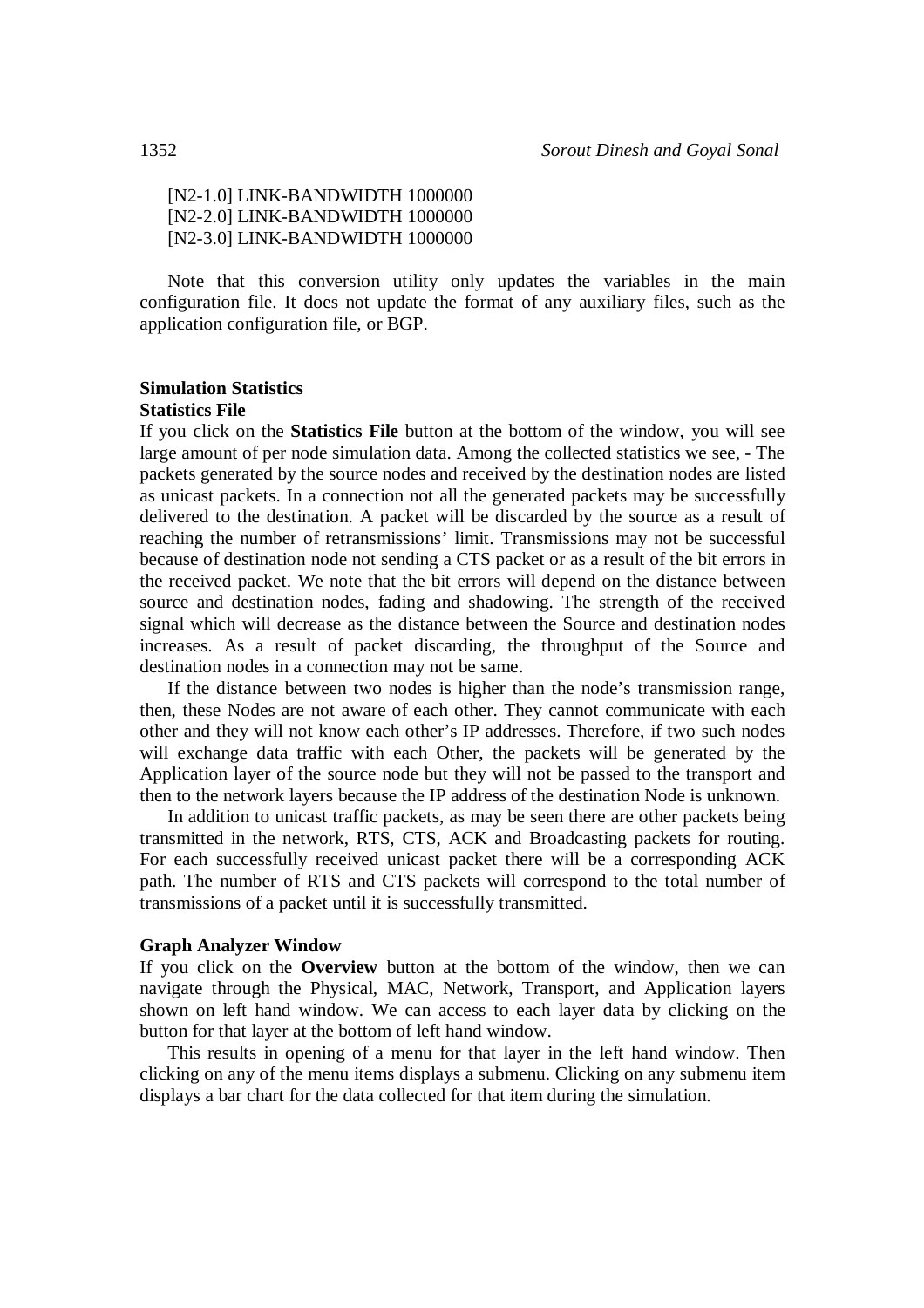#### **Comments**

In the input file anything following"#" is treated as a comment. The sample **default.config** file contains descriptive information about the parameters that can be selected, using this style of commenting. It also contains all of the available options for each parameter, all of which are commented, except for the parameter currently selected. In order to select a different option than the one already selected, just add a "#" symbol in front of the current selection, and remove it from the selection you wish to use instead.

#### **Channel Properties**

Each channel in QualNet is uniquely identified by its frequency. Each channel is assumed to be orthogonal to the others (no inter-channel interference). Users can instantiate channels by initializing a propagation model for each, starting with the mandatory "PROPAGATION-CHANNEL-FREQUENCY" parameter Users can simulate spectrum overlapping by using multiple channels.

#### **Propagation Channel Frequency**

The PROPAGATION-CHANNEL-FREQUENCY parameter instantiates and uniquely identifies each simulated channel. The unit is in hertz. A user can distinguish between instances of this parameter by using the Instance ID specification between "[]", as in the example below. These example instantiates two channels, at the 2.4 GHz and 2.5 GHz frequencies.

#### **Propagation Limit**

The following parameter defines the lower under of signal power for consideration by the simulator as a global default, or specified per channel, sing the Instance ID specification, as in the example below. A signal with powers below "PROPAGATION-LIMIT" (in dBm) is not delivered. This value impacts the fidelity of the model, with lower values equating to higher precision and longer simulation execution times. Higher values can improve simulation time, but this value must be smaller than the "RADIO-RX-SENSITIVITY" + "RADIOANTENNA-GAIN" for all nodes in the model or the simulator may not deliver Signals that are within a particular receiver's ability to accept.

This parameter is purely a simulation parameter, and does not determine the maximum distance between two radios that still allows successful transmission. And 8.2.8 for the parameters that affects radio reception. The following example shows a propagation limit of –111.0 dBm on channel 0, and –121.0 dBm on

Channel 1.

```
# PROPAGATION-LIMIT [0] -111.0 
  PROPAGATION-LIMIT [1] -121.0
#
```